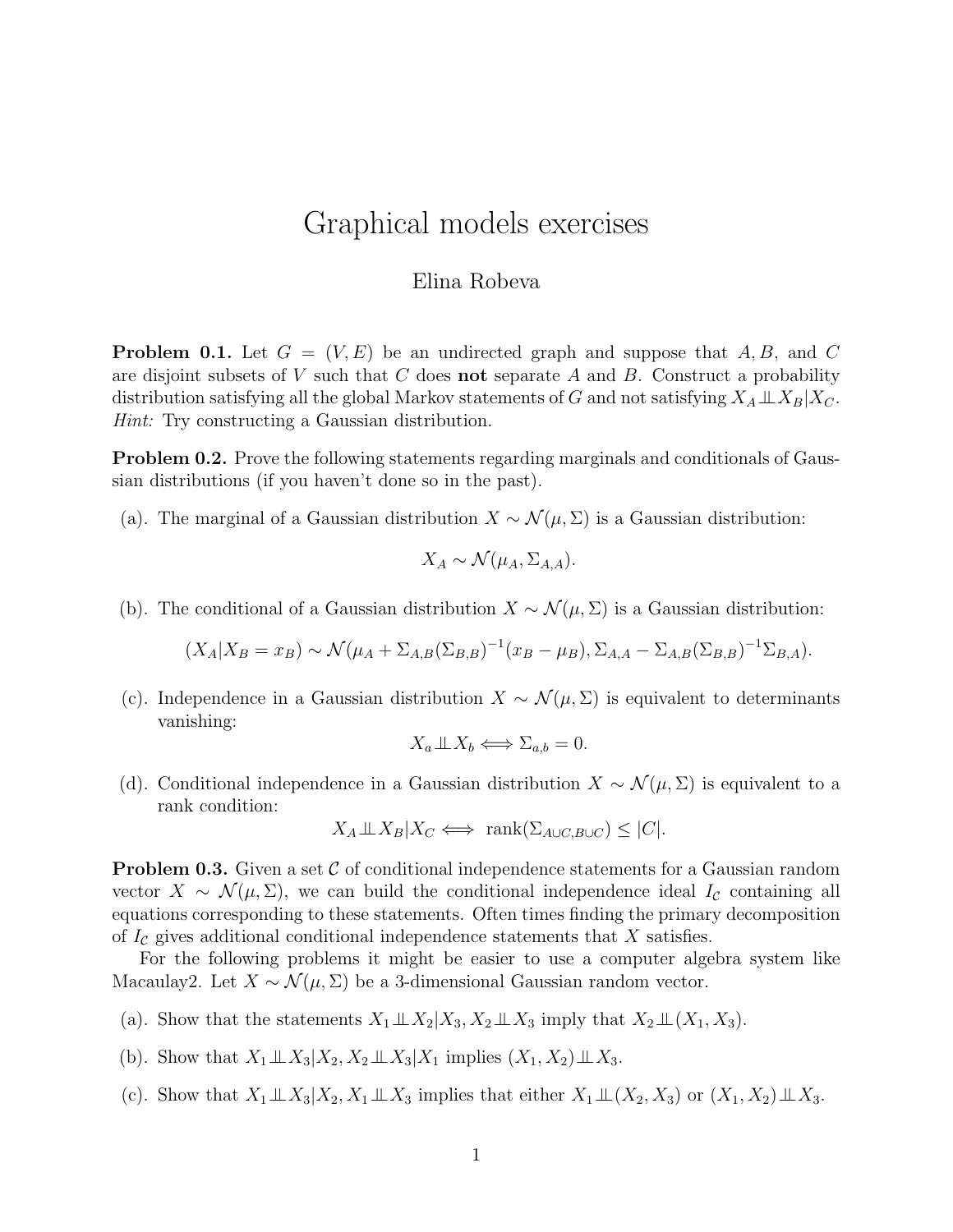Problem 0.4. Consider the graph



- (a). Compute the ideal of the parametrization  $I_G$  and the global Markov ideal  $I_{\text{global}(G)}$  if the random variable  $X \in [2] \times [2] \times [2] \times [2]$  has binary coordinates.
- (b). Compute the ideal of the parametrization  $I_G$  and the global Markov ideal  $I_{\text{global}(G)}$  if the random variable  $X \sim \mathcal{N}(0, \Sigma)$  is Gaussian.

The Macaulay2 package "GraphicalModels" might be useful.

Problem 0.5. Consider the graph



- (a). Compute the global Markov statements for this DAG.
- (b). Compute the ideal of the parametrization  $I_G$  and the global Markov ideal  $I_{\text{global}(G)}$  if the random variable  $X \in [2] \times [2] \times [2] \times [2] \times [2]$  has binary coordinates.
- (c). Compute the ideal of the parametrization  $I_G$  and the global Markov ideal  $I_{\text{global}(G)}$  if the random variable  $X \sim \mathcal{N}(0, \Sigma)$  is Gaussian.

The Macaulay2 package "GraphicalModels" might be useful.

**Problem 0.6.** Let  $X \sim \mathcal{N}(\mu, \Sigma)$  be a Gaussian random vector, and let  $G = (V, E)$  be a DAG.

- (a). Assume that X satisfies the directed global Markov property with respect to G.
	- 1. Show that X satisfies the *directed local Markov property* with respect to to  $G$ , i.e. for every  $v \in V$ ,

$$
X_v \perp\!\!\!\perp X_{\mathrm{nd}(v) \setminus \mathrm{pa}(v)} | X_{\mathrm{pa}(v)}.
$$

Here  $\text{nd}(v)$  is the set of non-descendants of v, i.e. all vertices to which there isn't a directed path from v, and  $pa(v)$  is the set of parents of v, i.e. all vertices u such that there is an edge  $u \to v$ .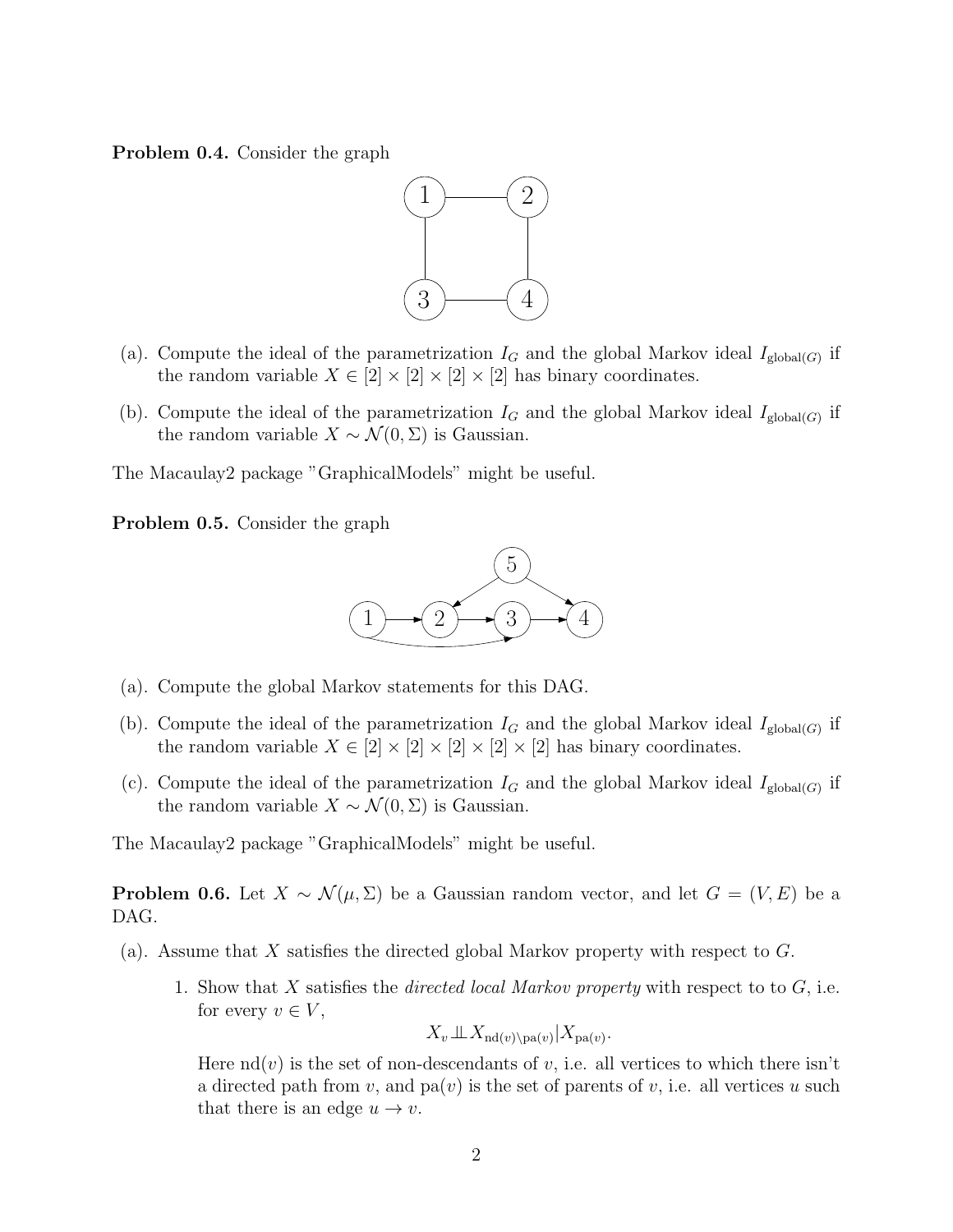2. Now, define the residuals

$$
\epsilon_i := X_i - \Sigma_{i,\text{pa}(i)}(\Sigma_{\text{pa}(i),\text{pa}(i)})^{-1}X_{\text{pa}(i)}.
$$

Show that they are Gaussian random variables and are pairwise independent.

(b). Show that if there exist  $\lambda_{ij} \in \mathbb{R}$  for all edges  $(i, j) \in E$  and independent Gaussian random variables  $\epsilon_1, \ldots, \epsilon_n$  such that

$$
X_i = \sum_{j \in pa(i)} \lambda_{ij} X_j + \epsilon_j,
$$

then X satisfies the directed local Markov property with respect to G.

Problem 0.7. Classify the Markov equivalence classes of DAGs on 4 vertices.

**Problem 0.8.** Let  $G = (V, D, B)$  be an acylic mixed graph and let X be a Gaussian random vector with covariance matrix

$$
\Sigma = (I - \Lambda)^{-T} \Omega (I - \Lambda)^{-1},
$$

where  $\Lambda \in \mathbb{R}^D$ ,  $\Omega \in PD(B)$ .

(a). For a directed path  $\pi = u_0 \to u_1 \to \cdots \to u_k$ , the *path monomial*  $m_{\pi}$  is defined as

$$
m_{\pi} = \lambda_{u_0 u_1} \lambda_{u_1 u_2} \cdots \lambda_{u_{k-1} u_k}.
$$

Show that the *i*, *j*-th entry of  $(I - \Lambda)^{-1}$  equals

$$
((I - \Lambda)^{-1})_{i,j} = \sum_{\text{directed paths } \pi \text{ from } i \text{ to } j} m_{\pi}.
$$

(b). For the following graph



compute  $(I - \Lambda)^{-1}$  using part (a).

(c). A trek between two vertices i and j in a mixed graph  $G$  has the form

1. 
$$
i = u_k \leftarrow u_{k-1} \leftarrow \cdots \leftarrow u_0 \rightarrow \cdots \rightarrow v_{\ell-1} \rightarrow v_{\ell} = j
$$
, or  
\n2.  $i = u_k \leftarrow u_{k-1} \leftarrow \cdots \leftarrow u_0 \leftrightarrow v_0 \rightarrow \cdots \rightarrow v_{\ell-1} \rightarrow v_{\ell} = j$